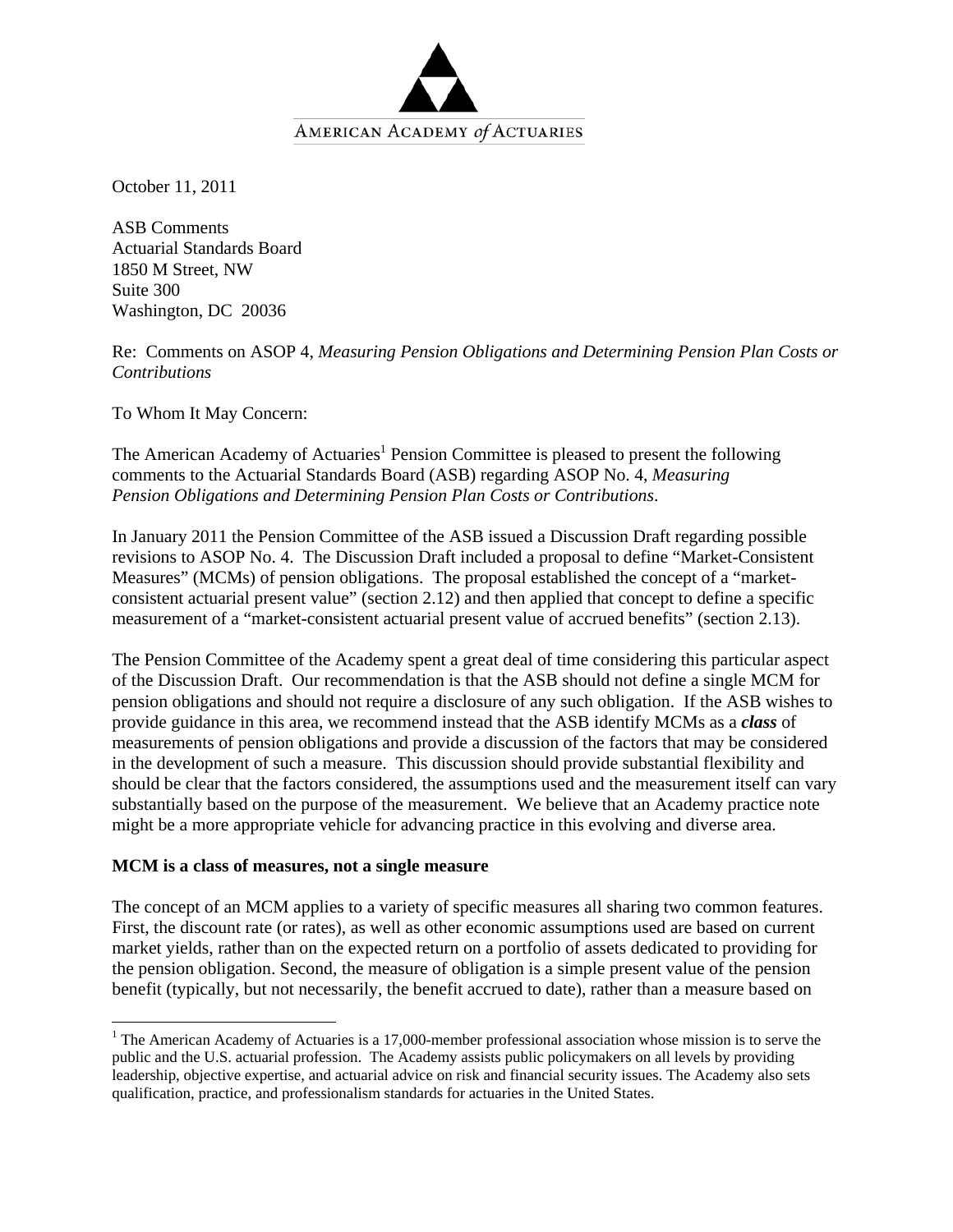some allocation of projected pension benefits (such as the level cost allocation under the Entry Age Normal cost method).

Within this class of MCMs, specific choices of the valuation parameters (discount rate, accrued benefit measure and other assumptions) will depend primarily on the purpose of the measurement. Such purposes could include measurement of termination or withdrawal liabilities, defeasement costs, or values appropriate for financial economic modeling. Another reason that the valuation parameters – particularly the discount rate – could vary is the existence or availability of actual or proxy "markets" for settling or otherwise serving as the basis for the market-consistent valuation of the pension obligation.

The position that MCMs are a class of purpose-specific measures rather than a single measure is supported by the fact that there are and have been several specific MCMs defined by different regulatory agencies for different purposes. Some of the more common MCMs are:

- PBGC present value of vested benefits
- IRC Sec. 414(1) current liability
- IRC Sec. 430 funding target
- FASB ASC Topic 715 accumulated and projected benefit obligations

## **Reasons that the ASB should not define a** *single* **MCM**

Because MCMs are really a class of measures, defining a single MCM independent of any identified purpose is inconsistent with the fact that MCMs, like all actuarial measurements, are purposespecific. Creation of a single, purpose-independent MCM would be misleading and confusing to the users of actuarial information by conveying that there is a single, universally applicable form of MCM when in fact the selection of an MCM should always be purpose-specific.

The scope of applicability of an actuarial standard with respect to an MCM is inextricably linked to the purpose of the MCM. An MCM developed for a particular purpose may not be applicable to plans where that purpose is not a consideration. Defining a single, purpose-independent MCM applicable to all plans in all situations could end up artificially imposing a measure in many situations for which the MCM is not relevant.

Another related consideration is that defining a single MCM could misrepresent and overstate the degree of comparability among plans that are different in nature and circumstance (e.g., corporate, multiemployer and public plans) by giving the impression that a single measure of MCM provides comparable information for all pension plans.

One additional reason that the ASB should not define a single MCM is that, as discussed above, several purpose-specific versions of MCMs are already defined and mandated for ERISA funding, benefit restrictions, multiemployer disclosure, PBGC premiums, as well as for financial disclosures. It would be unproductive and confusing for the ASB to define another, competing MCM especially if, unlike these other existing MCMs, the purpose of the ASB's new MCM is not specified.

In summary, by defining a single MCM, the ASB would in effect provide tacit endorsement of a single, universally applicable measure of pension obligations. This is inconsistent with the purposespecific character of MCMs as a class of measures and impractical in terms of the obligations it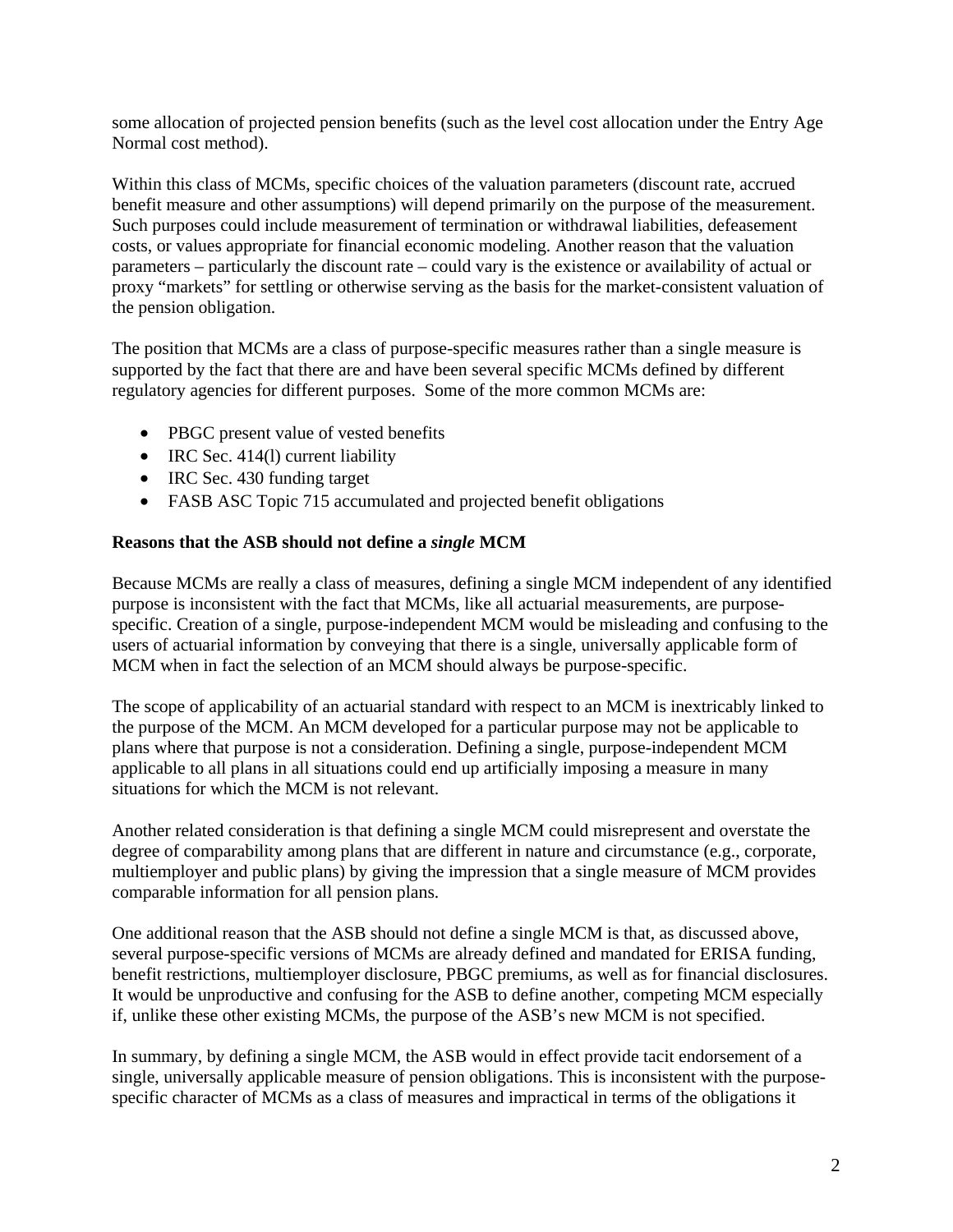imposes on the actuary relative to the needs of the Principal. While the disclosure of the MCM might not technically be required, it is easy to envision it becoming a *de facto* requirement – either via wide-spread requests for the measure from third parties, or as a result of the apparent intention of the ASB to at least consider a disclosure mandate for MCMs.

Instead of defining a single, new MCM, the ASB could use the revision of ASOP 4 to provide guidance to the actuary about what to consider when developing an MCM appropriate for a given situation or, as suggested above, provide a framework for a more expansive discussion of the topic to be addressed in a practice note.

## **Issues the ASB must resolve or address if a single MCM is defined**

Should the ASB choose to move ahead and define a single MCM, there are many issues that it will need to address. We summarize some of these issues below, but note that any detailed discussion of these issues illustrates the fundamental point that MCMs must be purpose-specific and that it is inadvisable to define a single-purpose, independent MCM.

First, the ASB must resolve the underlying purpose of this new MCM, because an MCM cannot be developed independent of some predefined context. Based on the defined purpose, it might be appropriate to select an MCM from among the existing MCMs noted above or perhaps to define a new MCM based on certain elements of one or more of these measures. The ASB must also distinguish and differentiate the new MCM from the previously existing MCMs. It will be crucial to minimize confusion and misunderstanding by the ultimate users of the new measure.

Another important issue that is difficult to resolve in a uniform fashion is the selection of the discount rate, including the issue raised in the Discussion Draft of "whether to factor the credit worthiness of the benefit promise into the discount rate." We believe this refers to the risk or probability of whether the benefit will actually be paid to the plan participant. The selection of this type of risk-adjusted rate would require a clear understanding and communication that the risk measured is not the investment return risk on plan assets (or the related contribution risk for the plan sponsor) but rather the default risk that the benefits will not be paid.

This risk of non-payment is affected by many factors that vary according to the type of pension plan. As examples, for corporate plans risk factors include the level of PBGC benefit guarantees and the continued existence of the corporate plan sponsor, while for governmental plans the risk factors include whether there is a legally enforceable contribution demand on the governmental plan sponsor. The perspective of the user would generally determine which of these risk factors are relevant (and which MCM is desirable) in a particular situation.

In particular, the credit worthiness of the benefit promise is distinct from the credit worthiness of the plan sponsor. While there would seem to be some relationship between the two, the conclusion that the MCM-based value of the pension promise made by a financially weak sponsor is lower (via a higher, more risky discount rate – because the sponsor might not be able to deliver on that promise) may not be tenable and at best could invite misinterpretation and confusion.

The ASB would also need to address numerous technical issues for the new MCM, including whether to reflect future salary increases – or benefit increases (such as cost-of-living adjustments) – in this measure, how to accrue benefits that do not accrue in proportion to service, and how much